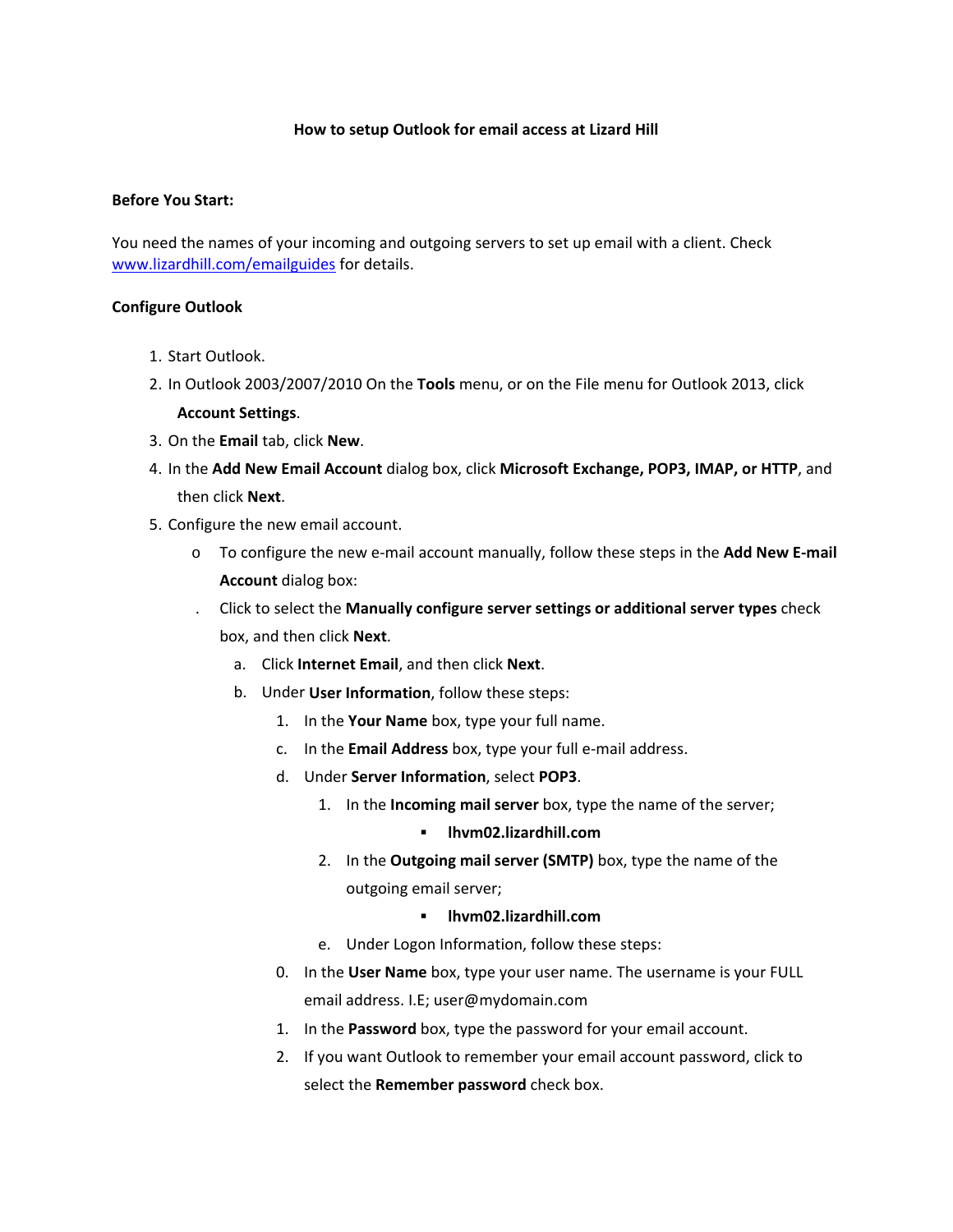- f. Make sure the **Require logon using Secure Password Authentication (SPA)** check box to log on by using Secure Password Authentication is **NOT** checked.
- o Click the 'More Settings….' Button to finish the configuration.
	- 1. Click on the 'Outgoing Server' tab and check the box 'My outgoing server (SMTP) requires authentication.
		- a. Select the 'Use the same settings as my incoming mail server'
	- 2. Click on the 'Advanced' tab to configure the server port numbers
		- a. Set the Incoming Server (POP3) port to **995** and check the box below 'This server requires and encrypted connection (SSL)'
		- b. Set the outgoing server (SMTP) port to **587** and select "Auto" from the 'Use the following type of encrypted connection'.
		- c. Change the server timeouts to 5 minutes
		- d. Check the box 'leave a copy of messages on the server' so you can get mail both via the web and outlook.
		- e. Check the box 'Remove from server after 10 days'
		- f. Check the box 'Remove from server when deleted from 'Deleted Items''
		- g. Your configuration is complete, click OK to close.
- 6. Click **Test Account Settings**. This feature calls a dialog box that displays, in a step‐by‐step manner, each phase of the testing of the configuration that you entered. When you click **Test Account Settings**, the following process occurs:
	- **The connectivity of the system to the Internet is confirmed.**
	- **You are logged on to the SMTP server.**
	- **You are logged on to the POP3 server.**
	- It is determined whether the POP3 server must be logged on to first. If it is required, Outlook automatically sets the **Log on to incoming mail server before sending mail** option.
	- A test message is sent. This message explains any changes that Outlook made to the initial setup.
	- a. If you want to modify your e‐mail account any more, click **More Settings** to open the **Internet Email Settings** dialog box.
	- b. Click **Next**, and then click **Finish**.

You will need to perform this for each email account/address you have on your domain if you want to check multiple accounts from within one instance of Outlook.